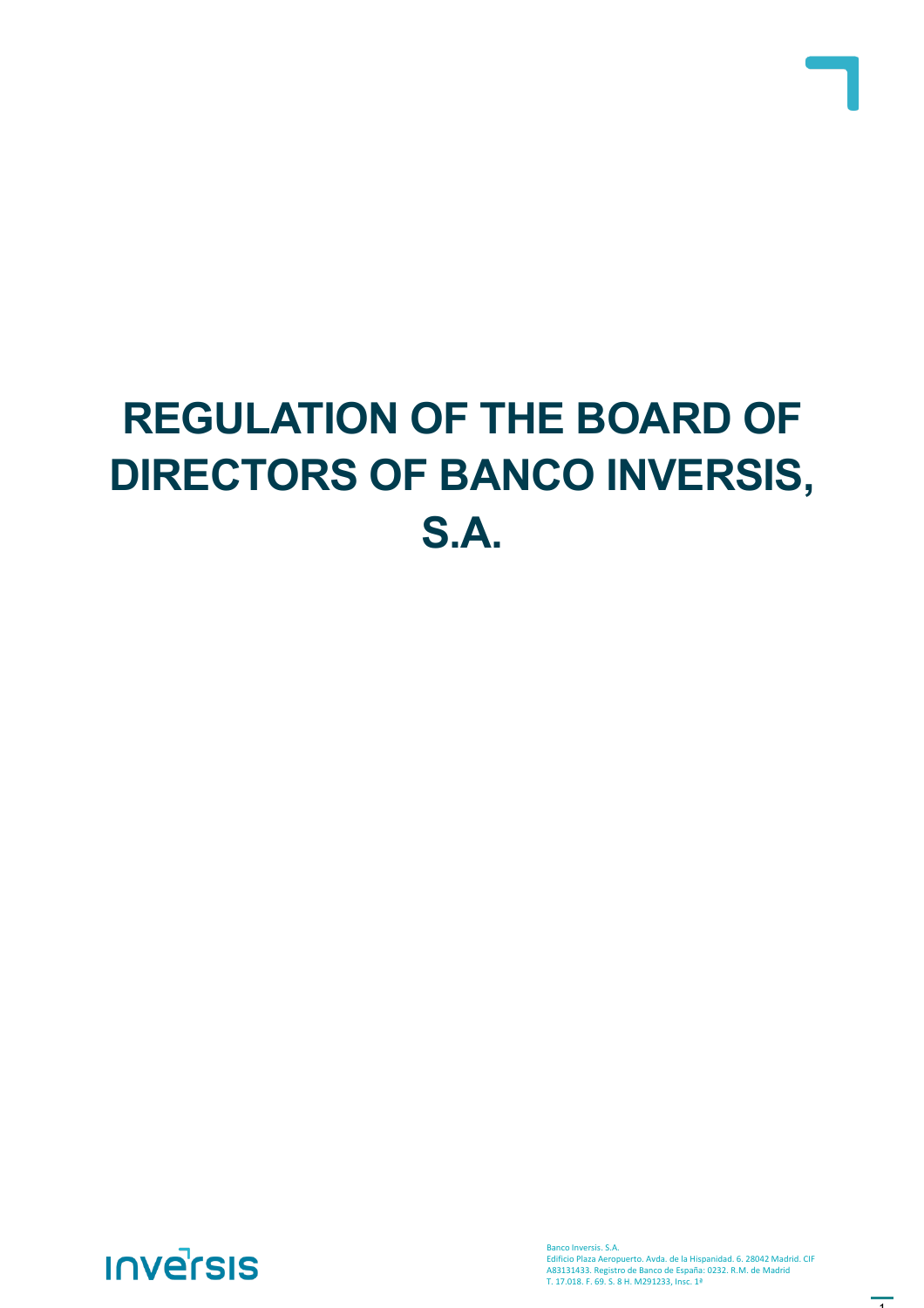### **INDEX**

# **Chapter I. PRELIMINARY**

- **Article 1.- Purpose.**
- **Article 2.- Scope of application.**
- **Article 3.- Amendment.**
- **Article 4.- Dissemination.**
- **Article 5.- Functions of the Board of Directors.**
- **Article 6.- Maximising the economic value of the Company.**

#### **Chapter II. COMPOSITION AND STRUCTURE OF THE BOARD**

- **Article 7.- Number of Directors.**
- **Article 8.- Incompatibilities.**
- **Article 9.- Structure.**

#### **Chapter III. APPOINTMENT AND REMOVAL OF DIRECTORS**

- **Article 10.- Appointment of Directors.**
- **Article 11.- Term of office.**
- **Article 12.- Removal of Directors.**
- **Article 13.- Objectivity and secret voting.**

# **Chapter IV. COUNSELOR'S REGIME**

- **Article 14.- Remuneration of the Director.**
- **Article 15.- General Duties of the Director.**

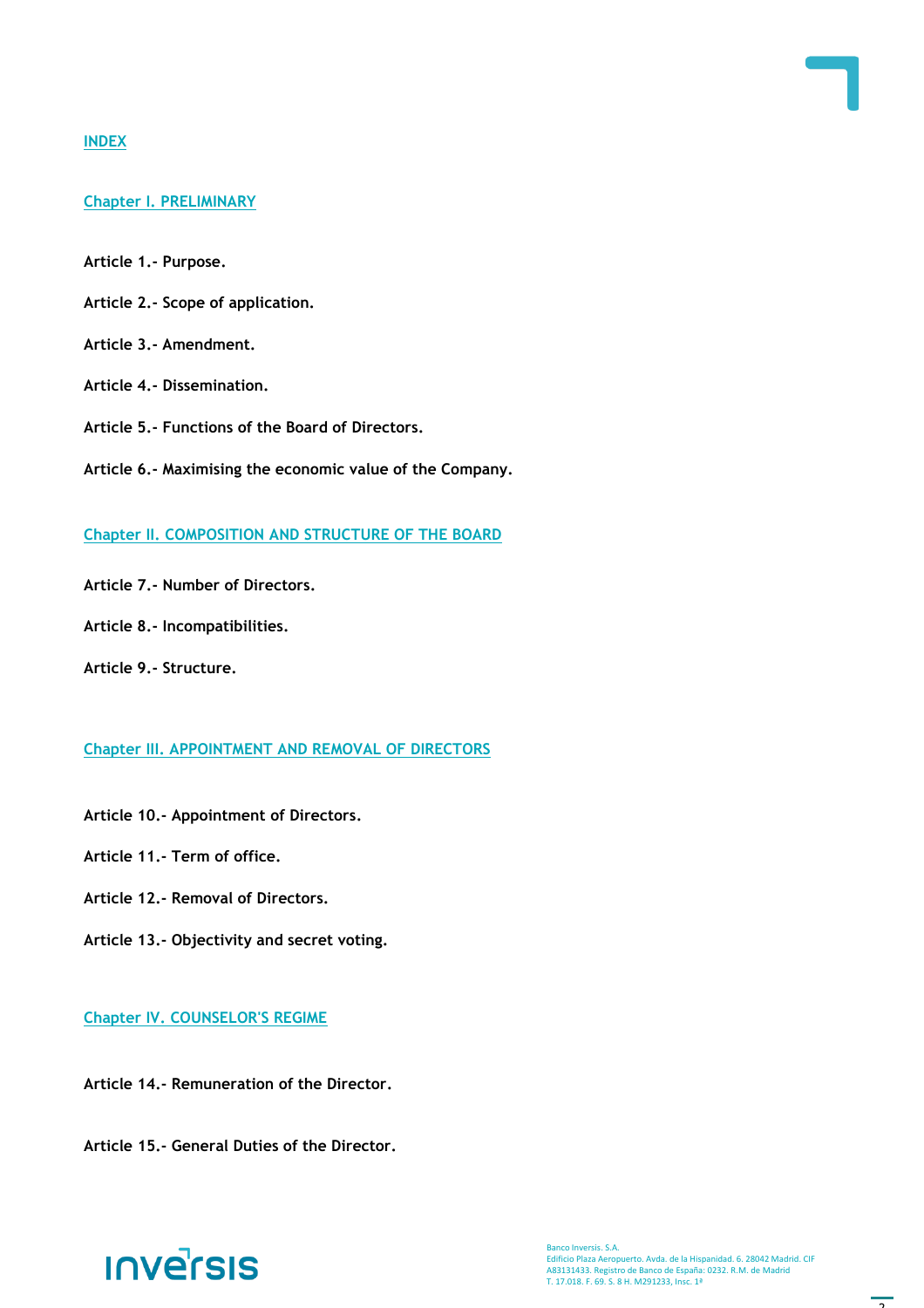**Article 16.- Board Evaluation.**

**Chapter V. OPERATION OF THE BOARD**

**Article 17.- Meeting of the Board of Directors.** 

**Article 18.- Venue.**

**Article 19.- Development of meetings.**

# **Chapter VI. JOINT AUDIT COMMIITTEE**

**Article 20.- Composition.**

**Article 21.- Appointment and removal.** 

**Article 22.- Competencies.**

**Article 23.- Operation.**

# **Chapter VII. APPOINTMENT AND REMUNERATION COMMITTEE**

**Article 24.- Composition.**

**Article 25.- Appointment and removal.** 

**Article 26.- Operation.**

**Article 27.- Competencies.**

**Chapter VIII. TRANSFORMATION COMMITTEE**

**Article 28.- Composition.**

**Article 29.- Appointment and removal.** 

**Article 30.- Operation.**

**Article 31.- Competencies.**

# **INVErSIS**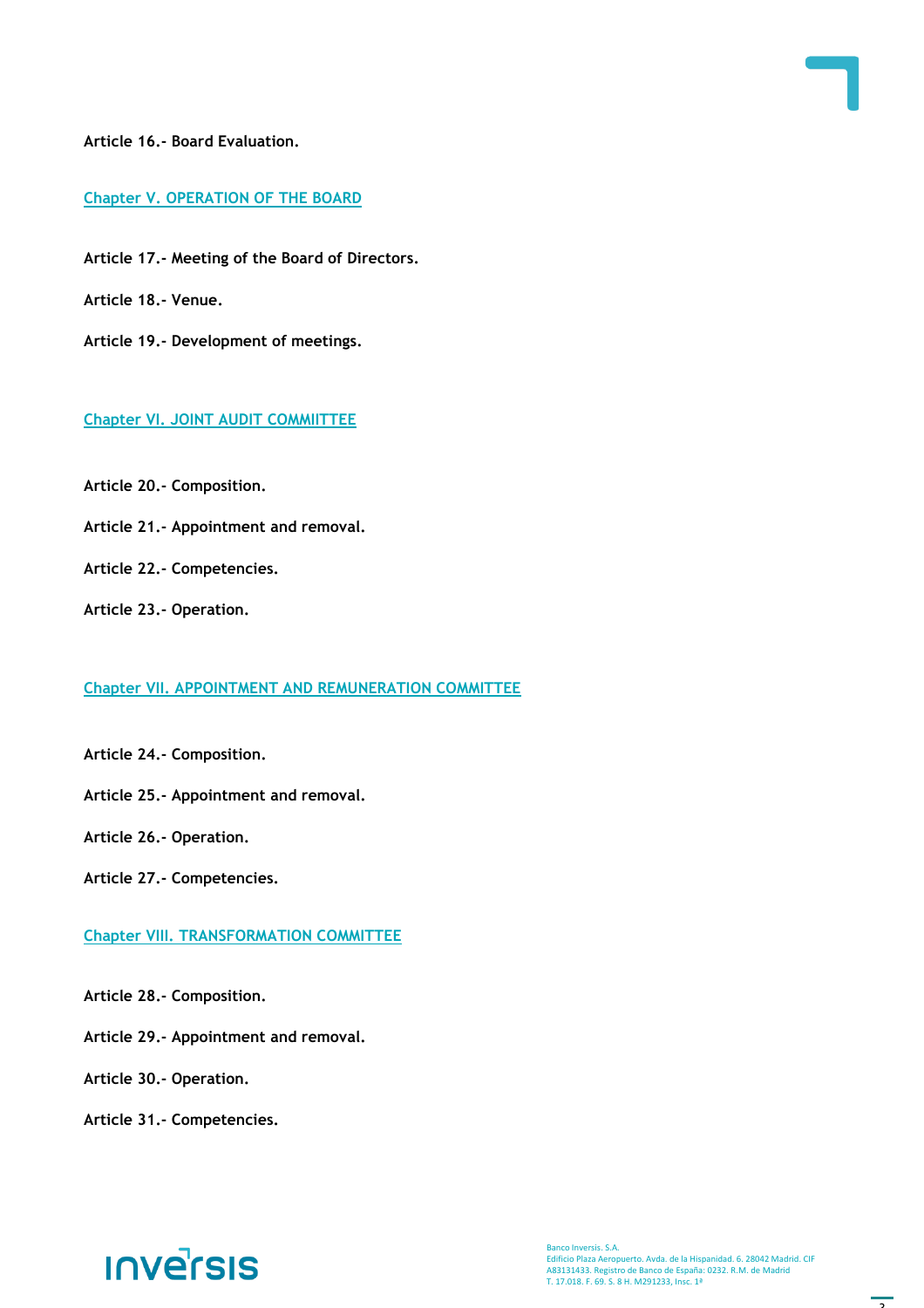#### **Article 1.- Purpose.**

The purpose of these Regulations is to establish the principles governing the performance of the Board of Directors of Banco Inversis, SA, as well as the basic rules of its organization and operation in accordance with the provisions of Laws, by-laws and rules of conduct of its members, except In matters related to the Securities Markets, which will govern the Internal Code of Conduct approved by the Board of Directors.

#### **Article 2.- Scope of application.**

This Regulation shall apply to both, the members of the Board of Directors and to those of its delegated bodies, if any, and in any case to its Delegated Commissions, and who are therefore obliged to know the content of this Regulation, to comply with and enforce it.

#### **Article 3.- Amendment.**

These Regulations may only be amended at the request of the Chairman or by the majority of the Directors in office.

The amendment proposal shall be notified by the Nomination and Remuneration Committee and shall require an agreement adopted by the absolute majority of the members of the Board of Directors for its validity.

#### **Article 4. Dissemination.**

The Directors are obliged to know, comply with and enforce this Regulation, and, for this purpose, the Secretary of the Board shall provide a copy of it to all concerned. In addition, this Regulation shall be published on the Company's website.

# **Article 5. Functions of the Board of Directors.**

Except in matters reserved for the competence of the General Meeting, the Board of Directors is the Company's highest decision-making body

The Board shall perform its functions with unity of purpose and independence of judgement, treating all shareholders equally and guided by the Company's interests. It will also ensure that, in its relations with stakeholders, the Company respects the laws and regulations; fulfils in good faith its obligations and contracts; Respects the uses and good practices of the sectors and territories in which it operates; and observes the additional principles of social responsibility that it would have voluntarily accepted.

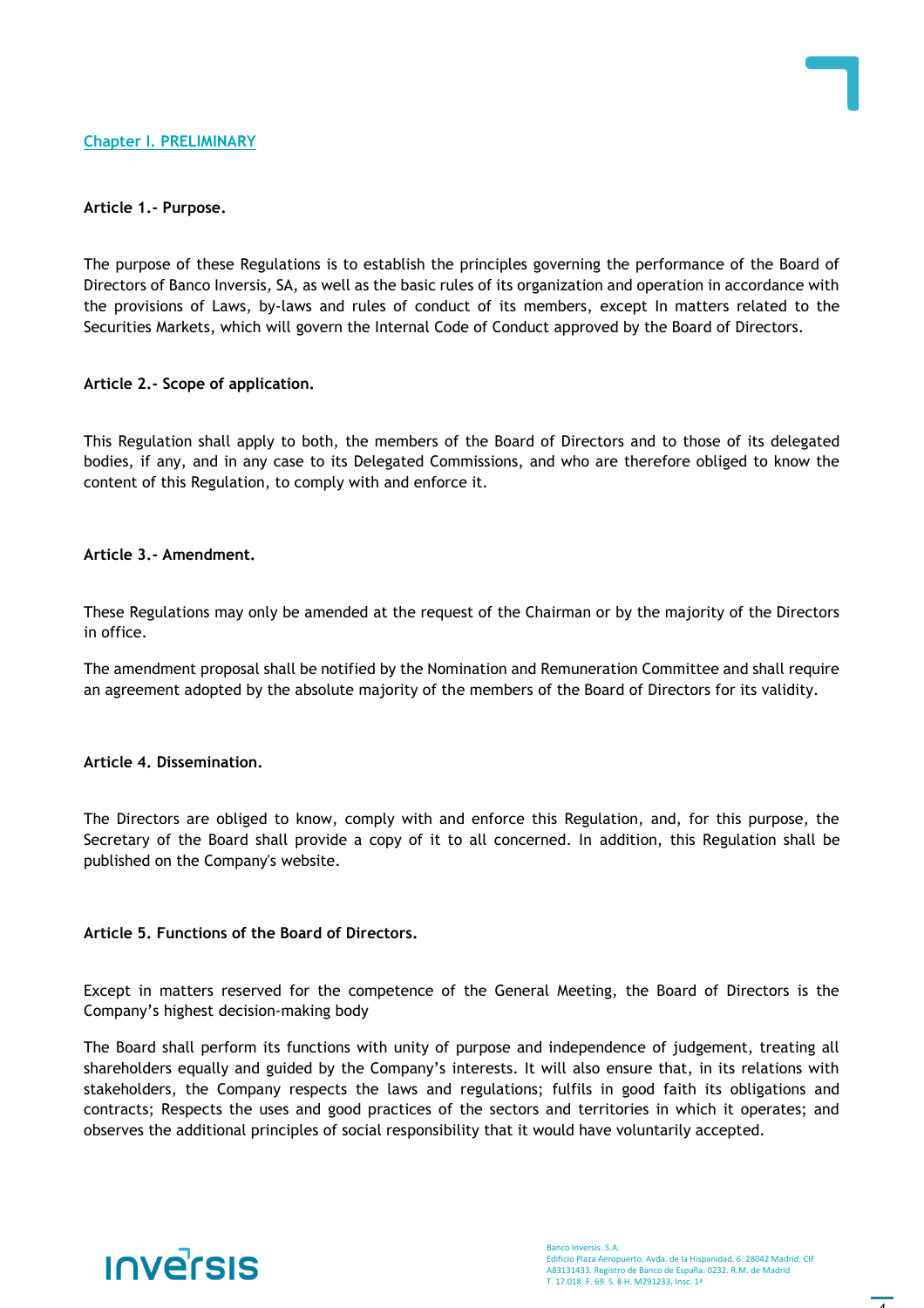

The Board of Directors is competent to adopt agreements on all kinds of matters that are not attributed by Law or by-laws to the General Meeting and specifically reserves the competence of:

- a) Review, report and approve the Strategic Plans and the Annual Budgets, monitoring their implementation and compliance.
- b) Define the corporate governance system, controlling and evaluating its effectiveness periodically and adopting the appropriate measures to solve its deficiencies. The corporate governance system includes the organizational structure, the internal control standards, the Remuneration Policy and the Risk Management Policies.
- c) Appoint the Chief Executive Officer and/or the General Manager.
- d) Appoint the members of the Steering Committee and oversee its performance.
- e) Appoint the Internal Audit Director.
- f) On a proposal by the Chief Executive Officer and/or the General Manager, decide, in all matters relating to the management of the business, which, due to its special importance, should be submitted for approval, including:
	- (i) Corporate operations (incorporation of companies, participation in existing companies, mergers, etc.);
	- (ii) Opening and closing of subsidiaries outside the national territory;
- g) Approve the remunerations of the members of the Management Committee and other managers included in the group subject to the Remuneration Policy.
- h) Any other function attributed by the applicable regulations.

#### **Article 6. Maximising the economic value of the Company.**

The criterion is that the presiding Board of Directors should act at all times to maximise the value of the Company on a sustained basis. In accordance with this criterion, the Board will determine and review the Company's business and financial strategies, for which purpose it shall take the necessary measures to ensure:

- a) That the management of the Company pursues the maximisation of value for shareholders and has the right incentives to do so.
- b) That the management of the Company is under the effective supervision of the Board.
- c) That no shareholder receives a treatment of privilege compared with the other shareholders.

The maximisation of the value of the Company in the shareholders' interest necessarily should be developed by the Board of Directors, honouring the requirements imposed by Law, fulfilling in good faith the explicit and implicit contracts with the workers, suppliers, financiers and clients and, In general, observing those ethical duties that reasonably imposes the Company's responsible conduct.

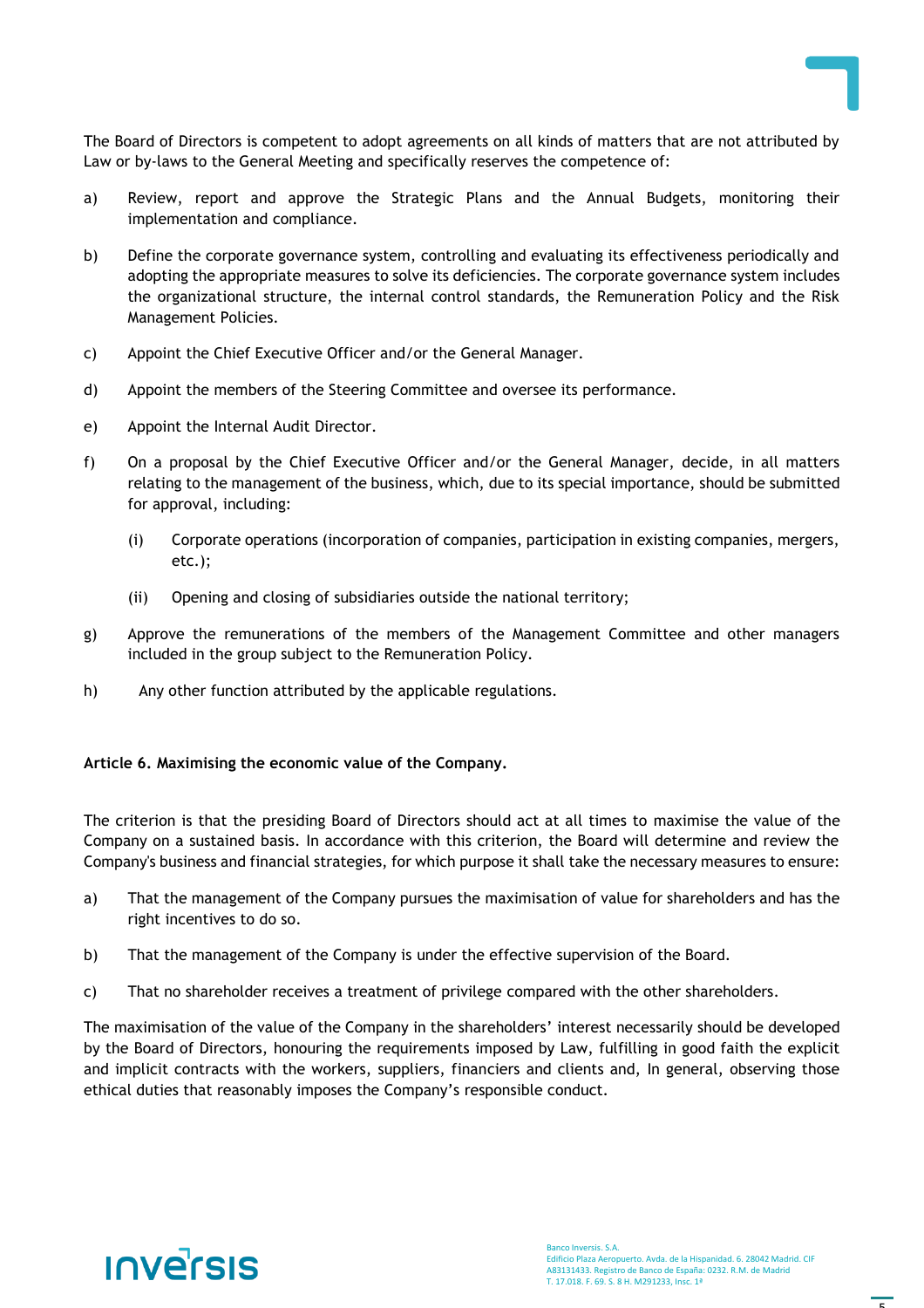#### **Chapter II. COMPOSITION AND STRUCTURE OF THE BOARD**

#### **Article 7. Number of Directors.**

The Board of Directors shall be composed by a number of Directors, who will be appointed or ratified by the General Shareholders' Meeting in accordance with the limits established in the Law and By-laws. The Board will propose to the General Meeting the number that, according to the changing circumstances of the Company, is better suited to ensure proper representation and effective functioning of the body.

The Board of Directors shall ensure that, in the composition of the body, independent or non-executive Directors represent a majority over Executive Directors. The nature of each Director shall be explained to the General Meeting of Shareholders that should make or ratify the appointment, after verification by the Nomination and Remuneration Committee.

#### **Article 8. Incompatibilities.**

The following individuals will not be able to be members of the Board of Directors:

- (i) Those that are involved in cases concerning incompatibility or prohibition regulated in general provisions, or that have interests opposing to those of the Company or its Group.
- (ii) Directors, managers or senior managers of entities competing with the Company.

#### **Article 9. Structure.**

The Board of Directors shall appoint from among its members a Chairman who, without prejudice to the powers provided by Law or in the By-laws, he or she shall assume the chairmanship of the General Meeting of Shareholders and of the Board of Directors, without having powers delegated by the Board. The Chairman of the Board of Directors may not simultaneously exercise the functions of Managing Director, unless justified and authorised by the Bank of Spain.

The Board of Directors may appoint a Vice-Chairman, who will replace the Chairman in case of impossibility or absence, regarding the convening and functioning of the Board of Directors. In the event of absence of the Chairman and Vice-Chairman, in this case, the duties shall be performed by the Coordinating Director and in the absence of him, the Director appointed for that purpose by the Board for each meeting.

The Board of Directors shall appoint a Secretary, in which the status of Lawyer must concur, who does not need to be Director. The Board may also appoint a Deputy Secretary of the Board of Directors, who will replace the Secretary in case of impossibility or absence. The appointment and removal of the Secretary and Deputy Secretary of the Board of Directors shall be notified by the Appointments and Remuneration Committee and approved by the full Board of Directors. In case of absence of the Secretary and Deputy Secretary, the Director appointed for this purpose by the Board shall perform its functions for each meeting, in which the status of Lawyer should concur. The Secretary shall assist the President in his work and provide for the proper performance of the Board, particularly in order to provide Directors with the necessary advice and information, to custody the company's documentation, to duly reflect in the minutes the development

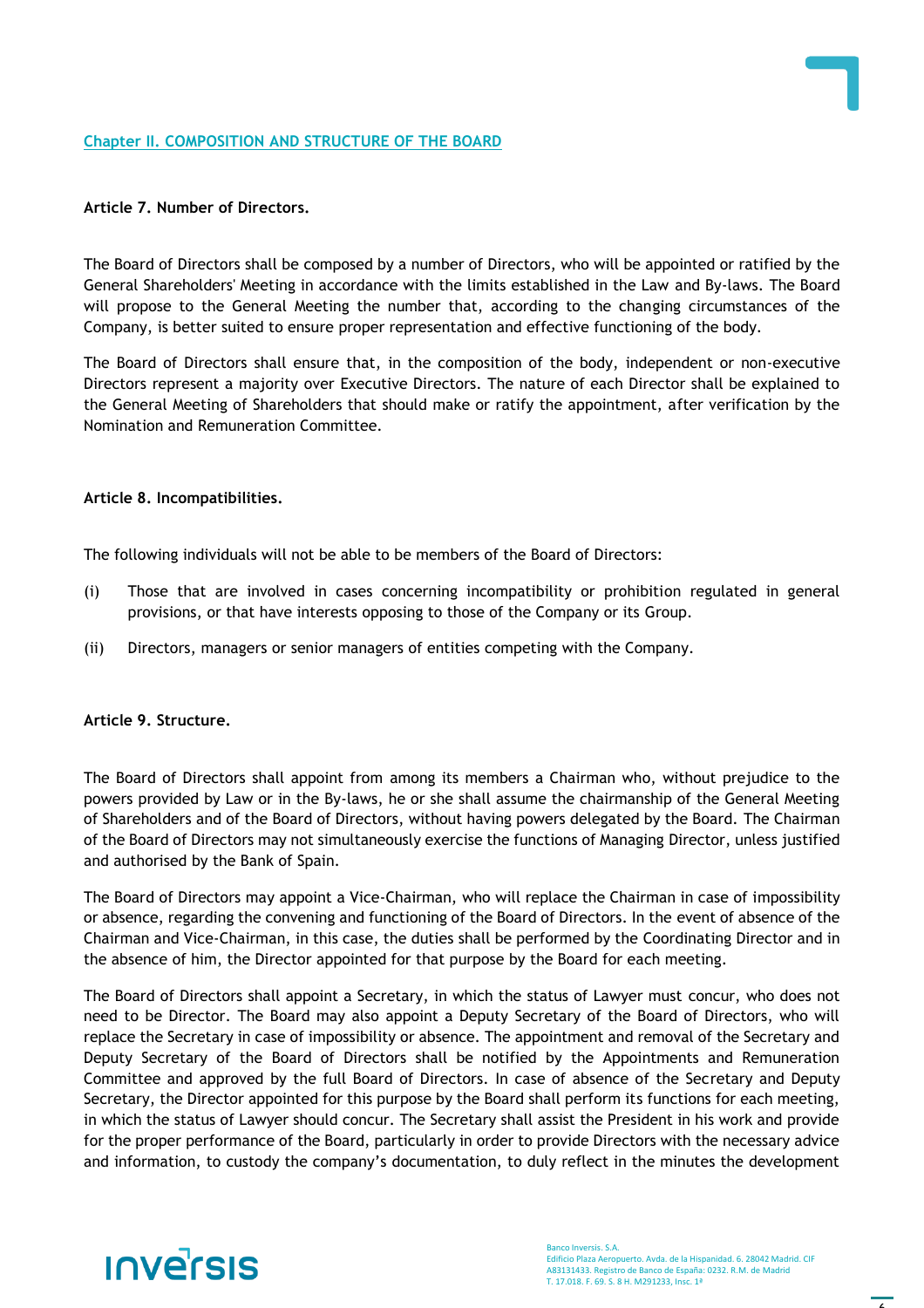of the sessions and attest the agreements of the body. The Secretary of the Board shall ensure that the Board's actions comply with the Articles of Association and the Regulations of the Board of Directors and its committees, in all cases honouring the principles of good corporate governance and the legal provisions applicable to the company.

Furthermore, the Board of Directors may appoint a Managing Director, with the proper attributions for managing the Company, corresponding to the effective management of the Company's business, always in accordance with the decisions and criteria set by the General Shareholders' Meeting and the Board of Directors. Upon his appointment, the powers attributed to the Managing Director and the manner in which they are exercised will be established.

A Director General may also be appointed by the Board of Directors, granting him, at the time of his appointment, whichever powers it deemed necessary for the effective performance of his managerial functions and a Management Committee composed by individuals of recognised commercial and professional trajectory, with the composition, powers and operating rules determined by the Board of Directors.

**The Board of Directors shall appoint, following a report from the Appointments and Remuneration Committee and with the abstention of the executive Directors, a Coordinating Director from among the independent Directors. The resolution shall be adopted by a 2/3 majority. If there is no agreement, the longest-serving Director shall be appointed Coordinating Director. Without prejudice to any other powers that may be entrusted to him by the Board of Directors, the Lead Director shall be empowered to:**

**a) request the calling of a meeting of the Board of Directors or the inclusion of new items on the agenda of a Board meeting already called;**

**b) coordinate and bring together the independent directors and;**

**c) chair the board of directors in the absence of the chairman and vice-chairman, if any.**

**The term of office of Coordinating Director shall be two (2) years, and he may be re-elected for periods of the same duration, without prejudice, moreover, to his appointment for the remaining years of the term for which he was appointed Director. In addition to the expiry of the term for which he was appointed, he shall cease to hold office when he ceases to be a Director, when he ceases to be an independent Director, when he resigns from the position of Lead Director, when proposed by the majority of the Independent Directors and when so resolved by the Board of Directors, following a report from the Appointments and Remuneration Committee.**

# **Chapter III. APPOINTMENT AND REMOVAL OF DIRECTORS**

# **Article 10. Appointment of Directors.**

Directors shall be appointed by the General Meeting or, on a provisional basis, by the Board of Directors in accordance with the provisions contained in the Capital Companies Act, the Articles of Association and these Regulations. Proposals for the appointment or re-election of Directors submitted by the Board to the General Shareholders' Meeting, as well as their provisional appointment by co-optation, shall be approved by the Board:

a) On the proposal of the Appointments and Remuneration Committee, in the case of independent Directors.

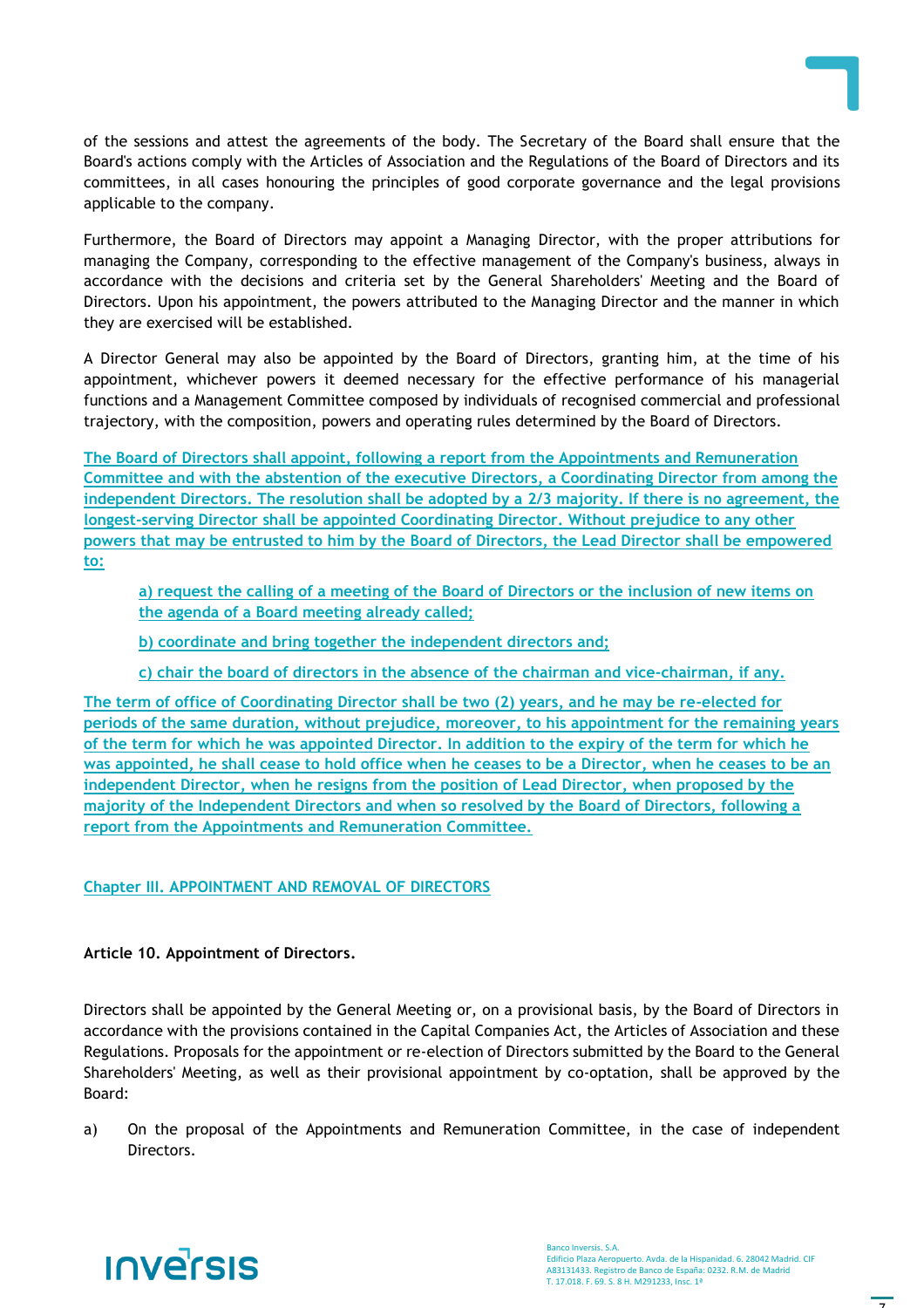

To be a member of the Board of Directors, membership is not required. However, it will be necessary not to be subject to any incapacity, incompatibility or prohibition established in the current legal provisions, as well as being individuals of recognised commercial and professional honourability, having the appropriate knowledge and experience to perform his duties, in accordance with specific legislation applicable to Credit institutions.

The Company shall publish, via its website, and maintain updated, the following information concerning its Directors:

- a) Professional and biographical profile.
- b) Date of first appointment as Director of the company, as well as other prior appointments.
- c) Indication of the category of Director to which he or she belongs.
- d) Indication of other boards of directors of listed companies to which he or she belongs.

#### **Article 11. Term of office**

The Directors shall hold office for a term of five (5) years and may be re-elected indefinitely for periods of the same duration, except in the case of Independent Directors, who may only be re-elected twice.

The Directors appointed provisionally by co-optation shall hold office until the date of the meeting of the first General Meeting, without prejudice to its ratification by the latter.

Notwithstanding the foregoing, the position of Director shall be revocable at the sole discretion of the General Meeting and may be waived at the request of the Director himself at any time.

#### **Article 12. Removal of Directors.**

The Directors shall cease to hold office when the period for which they were appointed has elapsed or when the General Meeting decides to use the powers conferred by law or by the By-laws.

The Directors must place their position at the disposal of the Board of Directors and formalise, if deemed appropriate, the corresponding resignation in the following cases:

- a) When they no longer meet the qualification requirements legally required for the exercise of their position.
- b) When any of the reasons for which he or she was appointed disappears and, in particular, when an Independent Director or a Proprietary Director loses his respective status.

Once the Board of Directors elects the proprietary and independent directors, the Board of Directors will not propose that they be dismissed before the statutory period for which they were appointed, except for due course by the Board of Directors, following a report from the Appointments and Remunerations Committee.

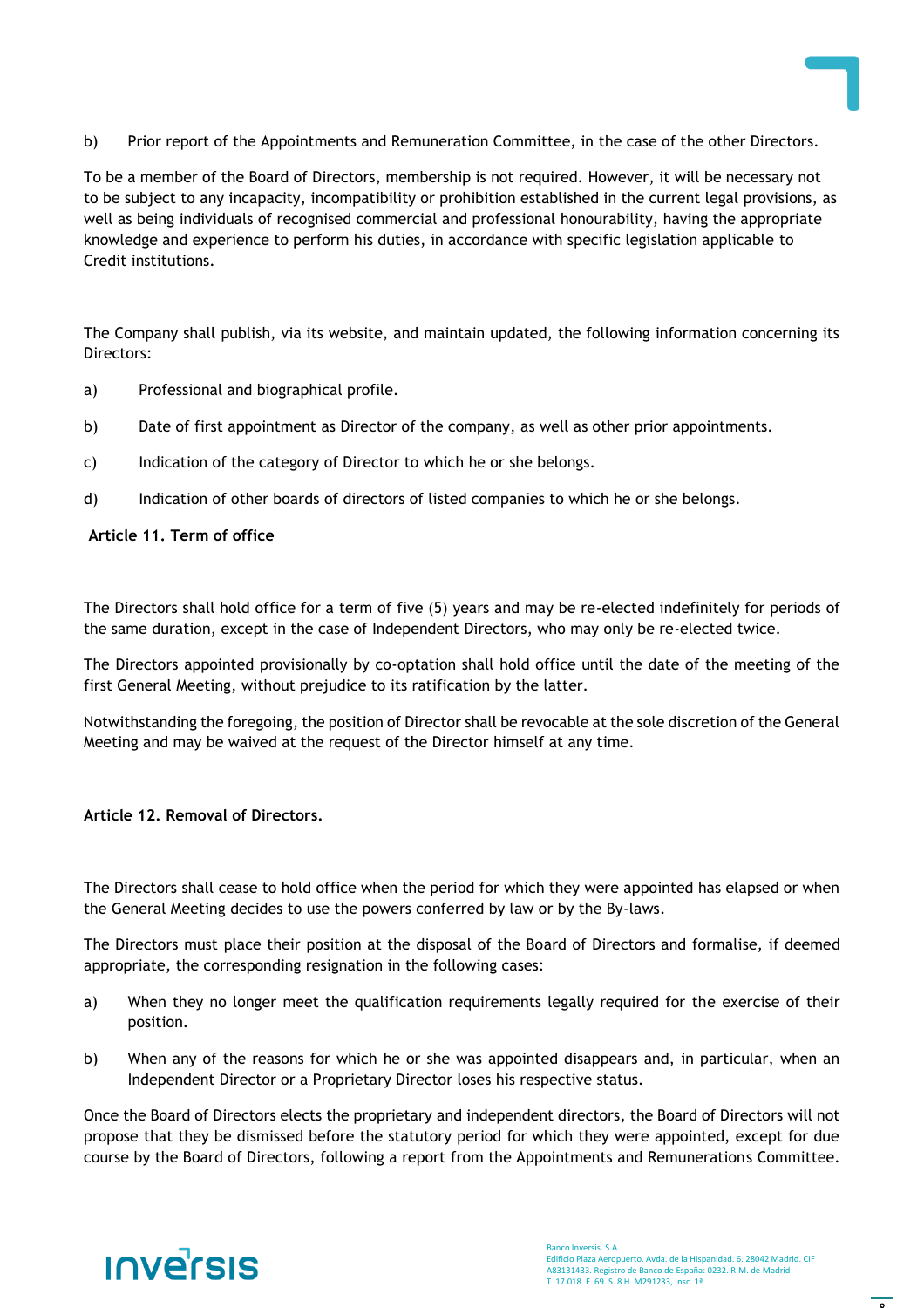

Independent Directors may not hold office for more than twelve years, unless they lose their independent status.

Directors must notify the Board of criminal cases in which they are involved, as well as of their subsequent procedural vicissitudes.

When a Director leaves office before the end of his term, either by resignation or for another reason, he or she will explain the reasons in a letter that he or she will send either to all members of the Board, or to the Chairman of the Board of Directors who in turn shall proceed to notify all its Directors.

#### **Article 13. Objectivity and secret voting.**

Directors affected by proposals for appointment, re-election, separation or termination or conflict of interests shall refrain from intervening in the deliberations and votes of the respective agreements.

Any member of the Board of Directors may request from the Board itself that the votes relating to the aforementioned resolutions be secret, without prejudice to the right of every Director to record in the act the meaning of his vote.

# **Chapter IV. COUNSELOR'S REGIME**

#### **Article 14. Remuneration of the Director**

The position of director shall be remunerated.

The remuneration of directors for this condition shall consist of a fixed annual allocation, which shall be distributed by the Board of Directors in the manner it determines, taking into account the status of each director, the functions and responsibilities attributed to them by the Board and their membership of the different Committees, which may give rise to different remunerations for each of them; the Board shall also be responsible for determining the periodicity and method of payment of the allocation.

The Company shall take out civil liability insurance for its directors and executives under the usual conditions proportionate to the circumstances of the Company itself.

Directors who perform executive functions shall be entitled to receive, in addition, the remunerations (salaries, incentives, bonuses, pensions, insurance, severance pay) provided for in the contract entered into for this purpose between the director and the Company, including, where applicable, any compensation for early termination of such functions and the amounts to be paid by the Company in respect of insurance premiums or contributions to savings systems. Directors may not receive any remuneration for the performance of executive functions whose amounts or concepts are not provided for in the contract.

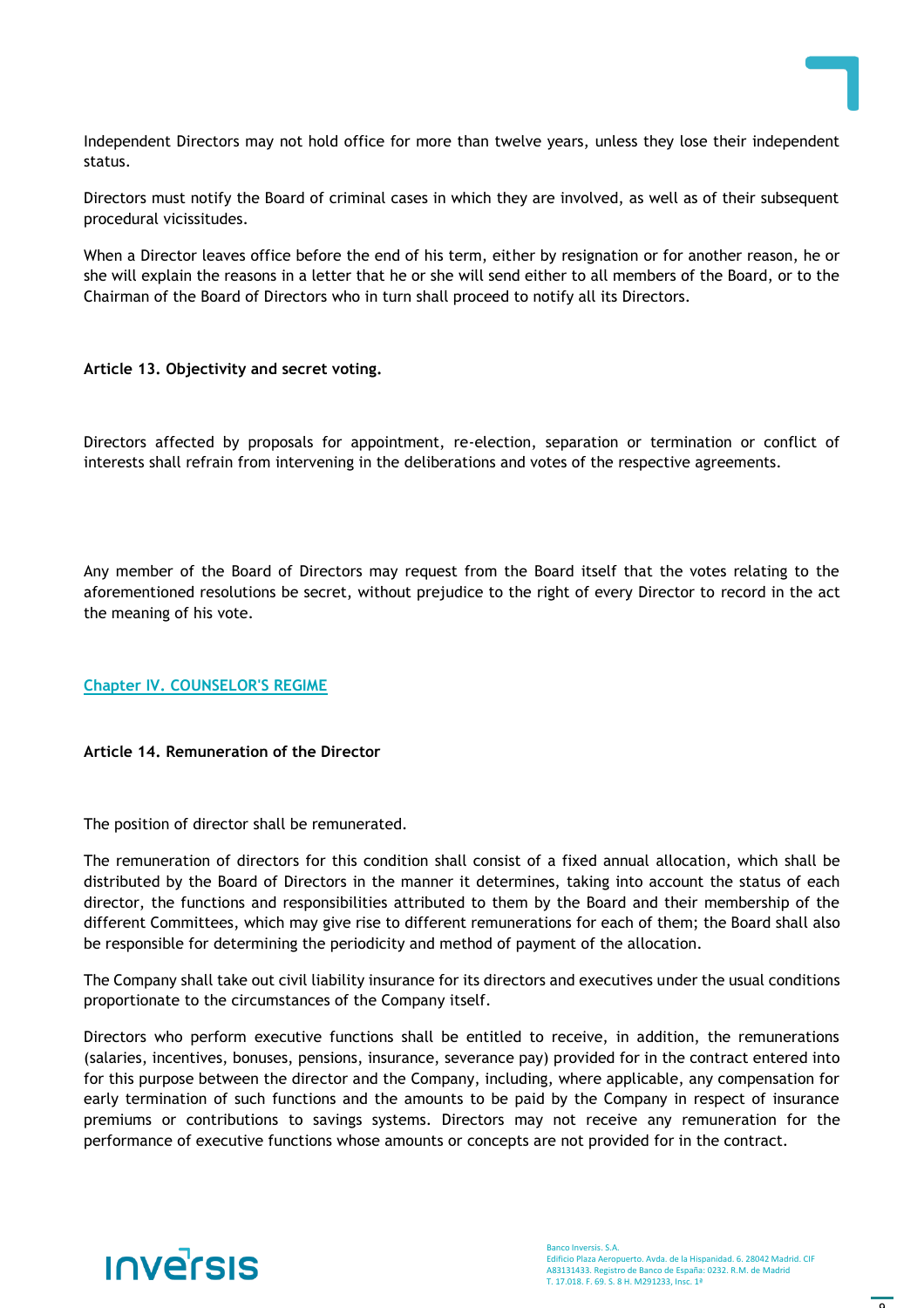

Directors' remuneration shall be in accordance with the directors' remuneration policy approved by the General Meeting, which shall include the maximum annual amount of the remuneration that the Company will allocate to the Board of Directors. The directors' remuneration policy shall remain in force until the General Meeting resolves to modify it.

The Board of Directors shall take all measures within its reach to ensure that the amount of remuneration for the Independent Directors is calculated in such a way as to provide incentives for its dedication but does not constitute an obstacle to its independence.

The remuneration of the Directors shall be transparent. The Company shall publish both legally enforceable information and such information as the Board deems appropriate on the remuneration received by the members of the Board of Directors.

Regardless of the foregoing, those Directors who exercise executive functions, shall be entitled to receive the remuneration that, prior to the proposal of the Appointments and Remuneration Committee, the Board of Directors agrees for the performance of their duties. Such remuneration shall be reflected in the contract for the provision of services related to employment or other, which the Company and the director subscribe.

# **Article 15. General Duties of the Director.**

In accordance with the provisions of these Regulations and the By-laws, the role of the Director is to guide and control the management of the Company in order to maximise its value for the shareholders' benefit. In the performance of his duties, the Director shall act with the diligence and good work of an orderly businessman and a loyal representative, being obliged, in particular, to:

# 1.- Duty of loyalty:

The following obligations are considered as derived from it:

- The Directors may not use the name of the company or invoke its condition for the execution of operations for their own account or for persons related to them.
- The Directors may not carry out, for their own benefit or for persons related to them, investments or any transactions related to the Company's assets, of which they were aware of during the exercise of the position when the investment or operation was offered to the Company or the Company has an interest therein, provided that the Company has not dismissed such investment or transaction without the influence of the administrator.
- The managers must notify the positions or functions they exercise and the significant participation they have in the capital of a company with the same, analogous or complementary type of activity to which the corporate purpose constitutes, as well as the realization, on their own account or for others, of the same, analogous or complementary type of activity of which the corporate purpose constitutes.
- Not hold positions in companies competing with the company or its group.
- Not use, for private purposes, non-public company information.

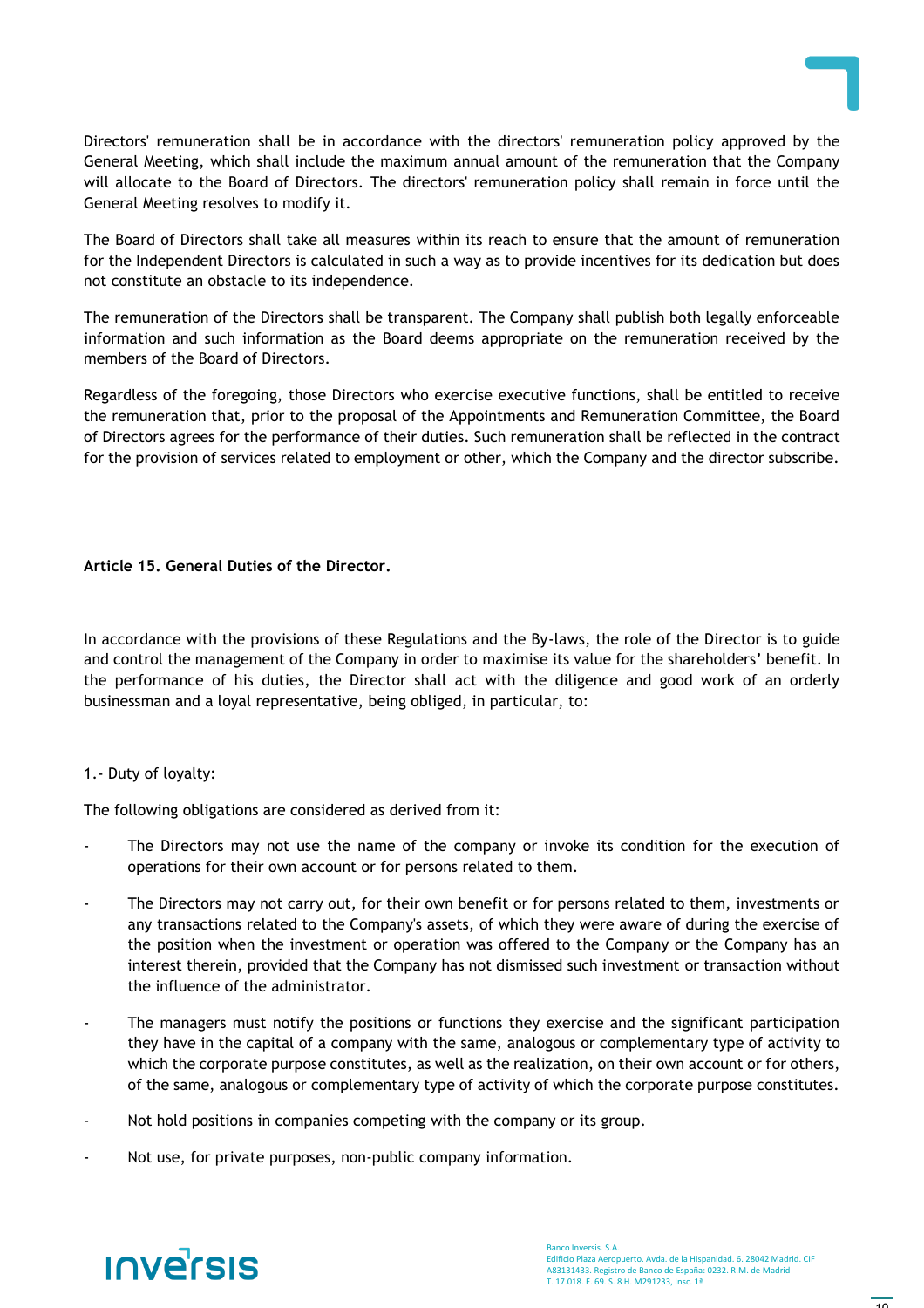

- Not misuse assets of the Company nor to use its position in the latter to obtain, without adequate consideration, an asset advantage. In any case, the economic or commercial relations between the Director and the Company must be known by the Board of Directors.
- Refrain from intervening in the deliberations and voting on proposals for appointment, re-election or dismissal when they affect them, as well as on any other issue in which they have a particular interest.
- Notify the Company of significant changes in their professional situation, those affecting the character or condition by virtue of which they have been designated as Directors, or those that may involve a conflict of interest.
- Inform the company of all judicial, administrative or other claims that due to their importance, could seriously affect the reputation of the company.

The limitations to carry out certain operations, as a consequence of the obligations of the duty of loyalty, may exceptionally be waived on a case-by-case basis, by means of a well-founded agreement of the Board of Directors.

#### 2.- Duty of care:

The following obligations are considered as derived from it:

- Continually dedicate the time and effort necessary to regularly follow the issues raised by the Company's management, gathering the information and assistance it deems appropriate.
- Participate actively in the administrative body and its assigned Committees or assignments, informing themselves, expressing their opinion, and urging other Directors to attend to the decision that is most favourable for the defence of the corporate interest. If unable to attend, for justified reasons, the sessions to which he or she has been summoned shall endeavour to instruct the Director who, if appropriate, will represent him or her.
- Oppose agreements that are contrary to the Law, the By-laws or the social interest, and request the record of their position, when considered most convenient for the protection of the social interest.
- To urge the convening of Board meetings when deemed appropriate, in accordance with the Law and with the By-laws.
- To inquire diligently about the Company's progress by requesting the information it deems necessary to supplement the information provided, so that it can exercise an objective and independent judgement on the general performance of Company management.
- 3.- Duty of loyalty:

Administrators must fulfil the duties imposed by the laws, statutes and this Regulation with fidelity to the corporate interests, understood as the interest of the Company.

4.- Duty of secrecy:

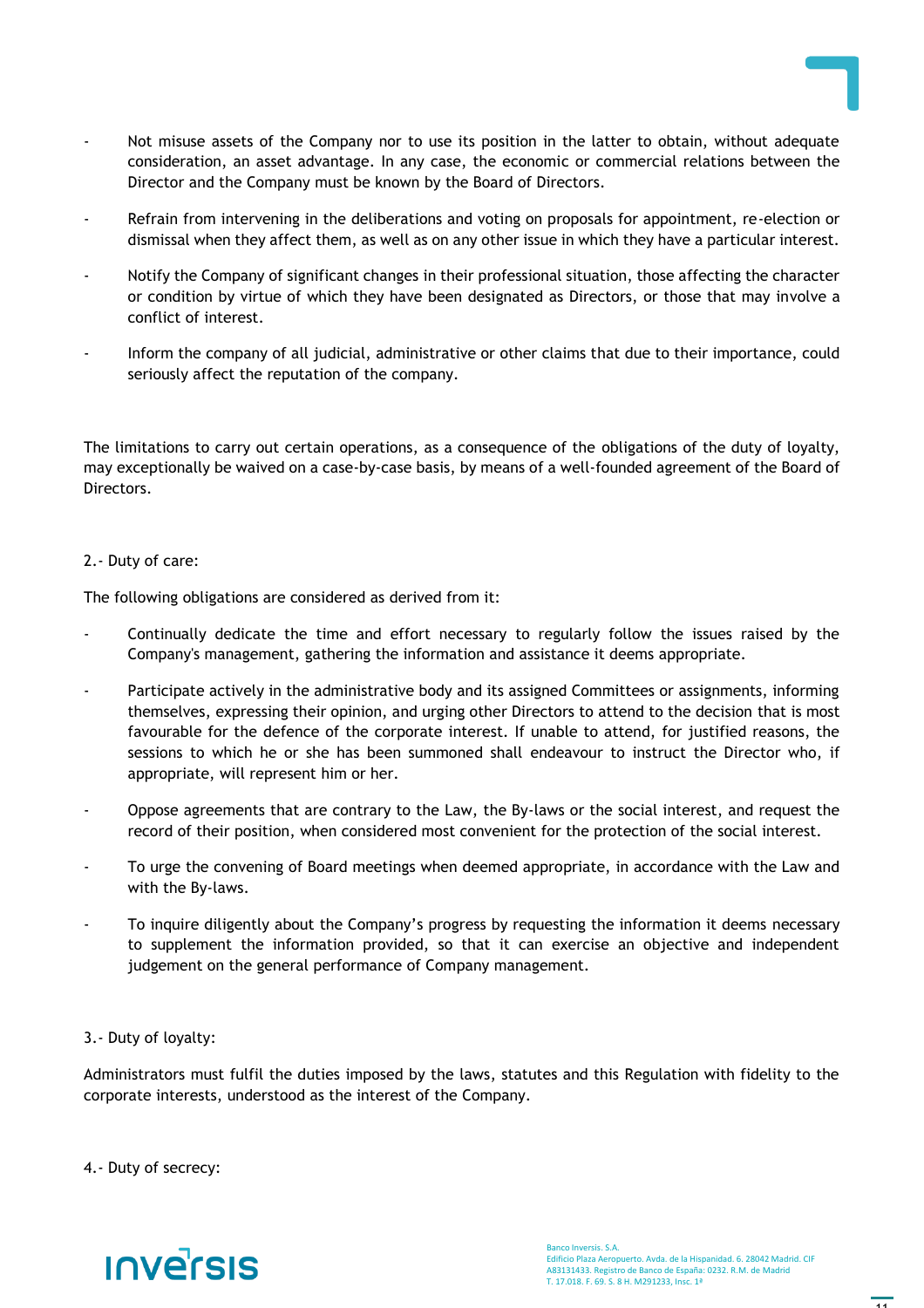

Administrators, even after they cease to hold office, must keep secret information confidential, being obliged to keep a reserve of the information, data, reports or background that they know as a consequence of the exercise of their position, without them being able to communicate it to third parties or disclose the same when it could have harmful consequences to the company. The exceptions to the duty referred to in the previous paragraph are those in which the laws permit their communication or disclosure to a third party or that, where appropriate, are required or must be sent to the respective supervisory authorities, in which case the assignment of Information shall be in accordance with the provisions of the laws. When the administrator is a legal person, the duty of secrecy will fall on the representative of the latter, without prejudice to comply with their obligation to inform the latter.

#### **Article 16. Board Evaluation.**

The Board of Directors will carry out an annual evaluation of its operation and that of its Commissions and, if appropriate, propose, based on its results, an action plan correcting the detected deficiencies.

The result of the evaluation shall be recorded in the minutes of the session or incorporated to the same as an annex.

# **Chapter V. OPERATION OF THE BOARD**

#### **Article 17. Meeting of the Board of Directors.**

The Board of Directors shall meet on a monthly basis, at least ten times a year, and as many times as the Chairman deems appropriate for the proper performance of the Company, as well as at the request of at least two Directors.

Before the end of the year, the Board of Directors, on the proposal from the Secretary, shall adopt a calendar of dates for its meetings in the following year, which may be modified by resolution of the Board of Directors or by decision of its Chairman, with at least five (5) days prior to the initial date scheduled for the holding of the meeting or, if applicable, the new date agreed upon in substitution.

The meetings shall be convened by the Secretary, with the authorisation of the President, and shall be effected by electronic mail, fax or by registered letter. The notice shall be sent at least with five (5) days' notice to the address or address designated by each Director and shall include the agenda of the meeting.

When the Board must be called at the request of the Directors, said call shall be made within fifteen (15) days following its request and shall contain at least those items on the agenda proposed by the Directors.

The Board meeting shall be admitted without the need for a call when all the Directors are present and all of them agree to constitute a Board of Directors to hold the meeting. The adoption of resolutions of the Board in writing and without session shall only be admitted when no Director opposes this procedure.

**Article 18. Venue.**

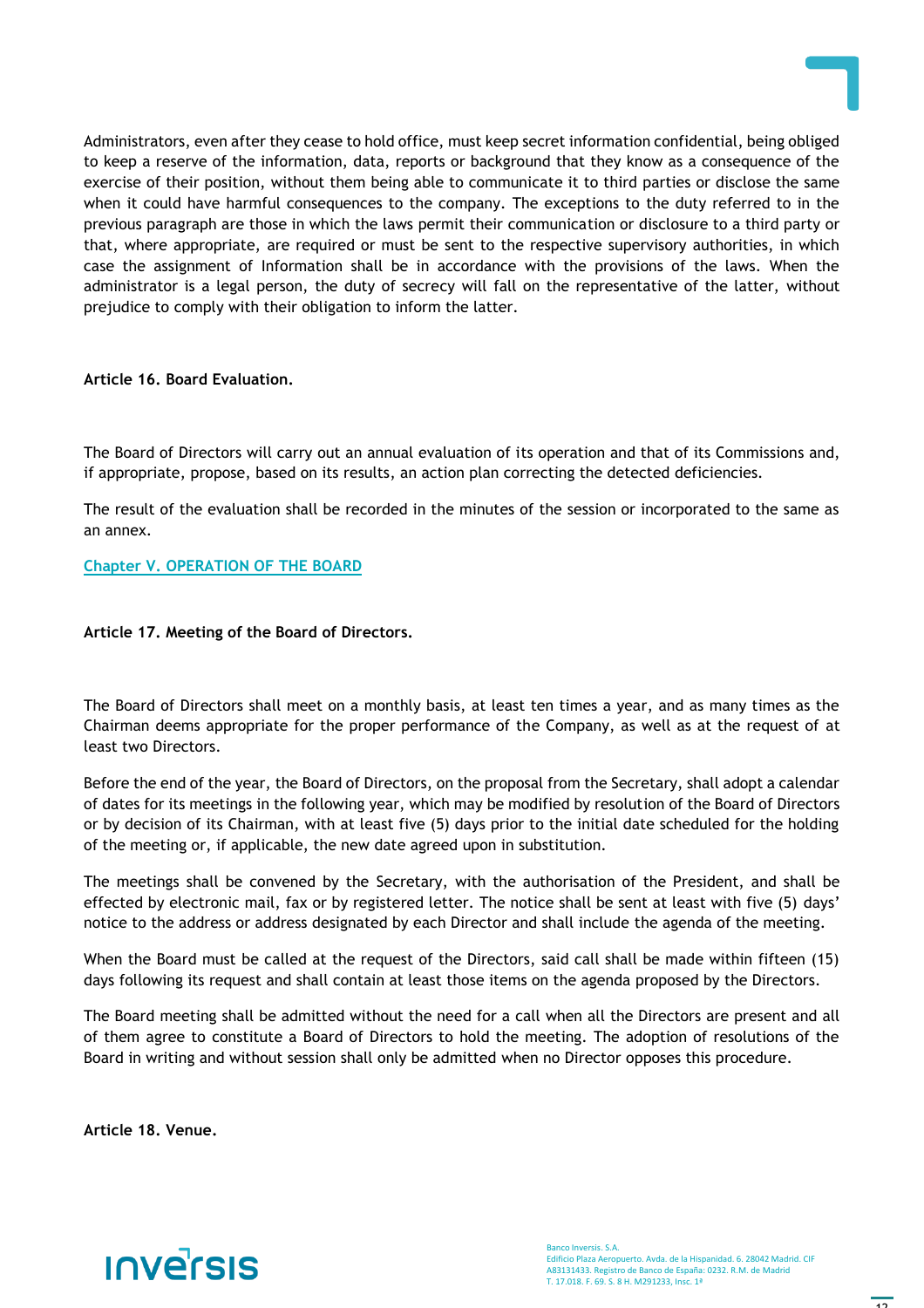

The meetings of the Board of Directors shall be held at the registered office or, failing that, at the place indicated in the notice

The Board of Directors may be held in several rooms simultaneously, provided that interactivity and intercommunication between them in real time is ensured by telephone and, therefore, the unity of the proceedings. In this case, resolutions shall be deemed to be adopted at the place where the majority of the members are located and, in the event of equality, at the registered office.

#### **Article 19. Development of meetings.**

The Board shall be validly constituted when at least half plus one of the Directors who compose it are present or represented. In the event that one of the Directors is unable to attend the meeting previously convened for this purpose, he or she shall endeavour to confer a written representation letter in favour of another Director, addressed to the Chairman and with a special character for each Board, which shall allow the representative, acting on behalf of the represented, to appear and vote in the Board of Directors.

The Chairman shall organize the debate by seeking and promoting the equal participation of all Directors in the deliberations of the body and shall submit the matters to the vote when considered sufficiently discussed.

Except in cases where the law requires an enhanced majority, the resolutions shall be adopted by an absolute majority of the concurrent Directors present or represented, with the possible votes being decided by the casting vote of the Chairman or by whom acts in his place. Each Director present or duly represented shall have one vote.

The Directors must express and clearly state their opposition when they consider that any proposal for a decision submitted to the Board of Directors may be contrary to the corporate interest. When the Directors or the Secretary express concerns about any proposal or, in the case of the Directors, on the progress of the Company, and such concerns are not resolved within the Board, whoever expressed them may request that they be recorded in the minutes.

The Secretary shall record the resolutions, interventions and oppositions of the Directors, as well as any other information that would have been relevant during the meeting, in the minutes, that shall be approved for that purpose, at the end of the session or in the immediately subsequent session. Copy of the minutes of the meetings shall be sent to all Board members.

# **Chapter VI. JOINT AUDIT AND RISK COMMITTEE**

**Article 20. Composition.**

The Joint Audit and Risk Committee shall consist of a minimum of three and a maximum of five members, one of whom shall act as Chairman, and may also designate a Vice-Chairman to replace the Chairman in case of absence. All members of the Committee shall be Directors who do not perform executive functions, of which the majority shall be independent, and at least one shall be appointed taking into account their knowledge and experience in matters of accounting and auditing. The members of the Committee shall have appropriate knowledge, capacity and experience to fully understand and monitor the risk strategy and risk

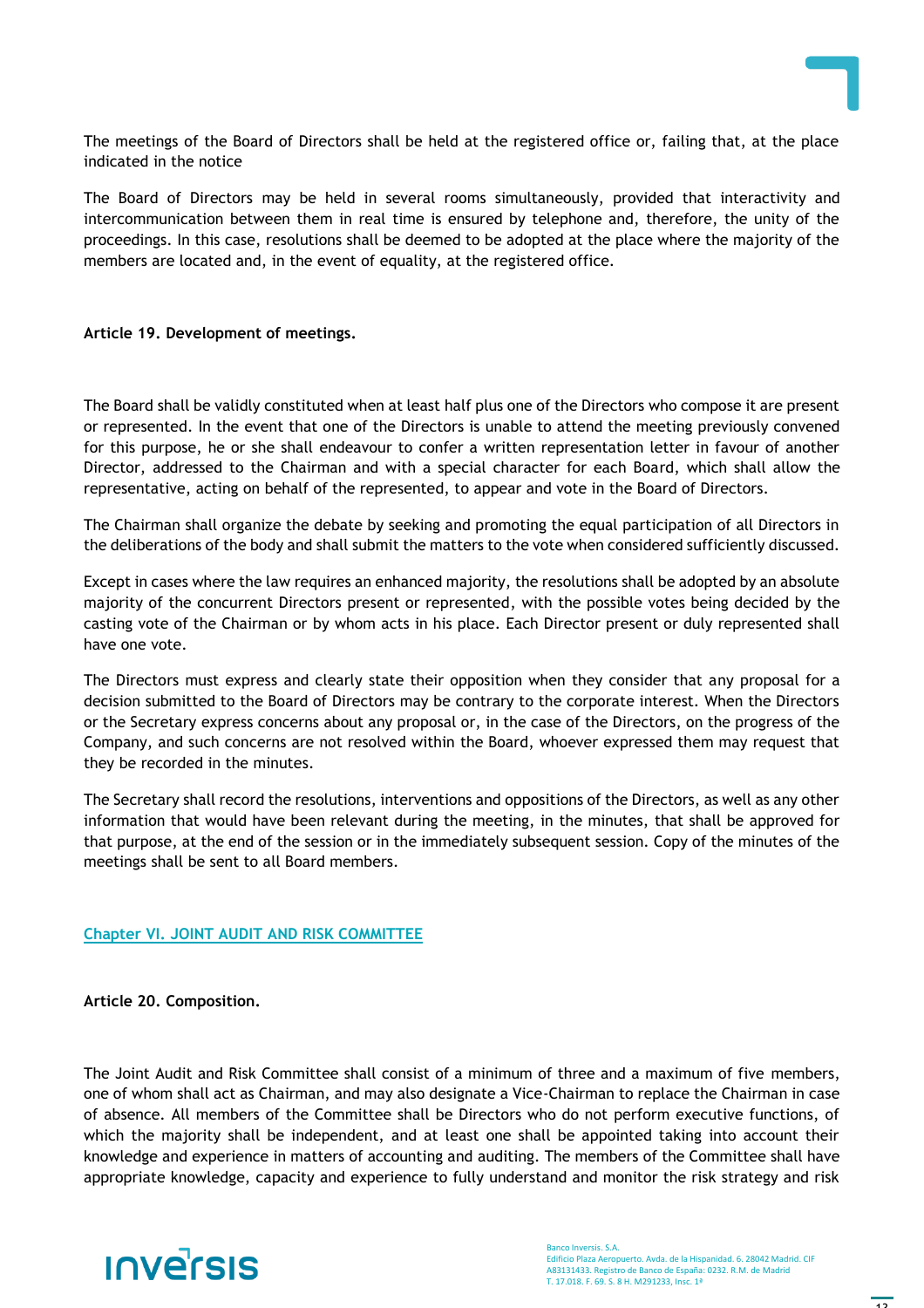

appetite of the Company. The Chairman of the Committee should be conducted by an independent Director. The person acting as Secretary who is on the Board of Directors, shall not be a member of the Committee.

The Audit and Risk Committee, the Internal Audit Officer, the Regulatory Compliance Officer and the Director of the Risk Management Unit shall also attend meetings, not forming part of the Joint Audit and Risk Committee.

It is also possible for those Directors or similar persons whose participation is necessary at the discretion of the members of the Committee to attend their meetings, without forming part of the Joint Audit and Risk Committee.

#### **Article 21. Appointment and removal.**

Members of the Committee shall be appointed by the Board of Directors of the Company from among the Directors that integrate the same. Similarly, it appoints among them those who should be elected as President and Vice President.

The term of office shall be for the period remaining until the end of the mandate as director, being able to be reappointed for the same.

#### **Article 22. Competencies.**

The Joint Audit and Risk Committee has the following powers:

- a) Informing the General Meeting of Shareholders on issues raised by shareholders on matters within its competence, in particular on the outcome of the Company audit, its contribution to the integrity of financial reporting and the role that the committee has performed in that process.
- b) Monitor the effectiveness of internal control of the Company, internal audit systems and risk management, including tax, and discuss with the external auditors any significant weaknesses in the internal control system detected during the audit, having realised the appropriate proposals or recommendations to the board.
- c) Supervising the preparation and submission of the required financial and non-financial information, making proposals and recommendations to the board.
- d) Submit to the Board of Directors, for submission to the General Shareholders Meeting, the proposals of the selection, appointment, reappointment and removal of the external auditor, as well as the conditions of recruitment and regularly gather information on the audit plan and its execution while preserving its independence in the exercise of its functions.
- e) Establish appropriate relationships with external account auditors to receive information of those issues that may jeopardize the independence thereof, for the consideration of the Committee, and any others related to the development process of the audit accounts, as well as other communications provided for in the audit account legislation and technical auditing standards; should, in any case, receive annually from the external audit accounts written confirmation of their independence from the entity or entities related to it directly or indirectly, as well as information on additional services of any kind provided to these entities, and the corresponding fees received, by the external auditors

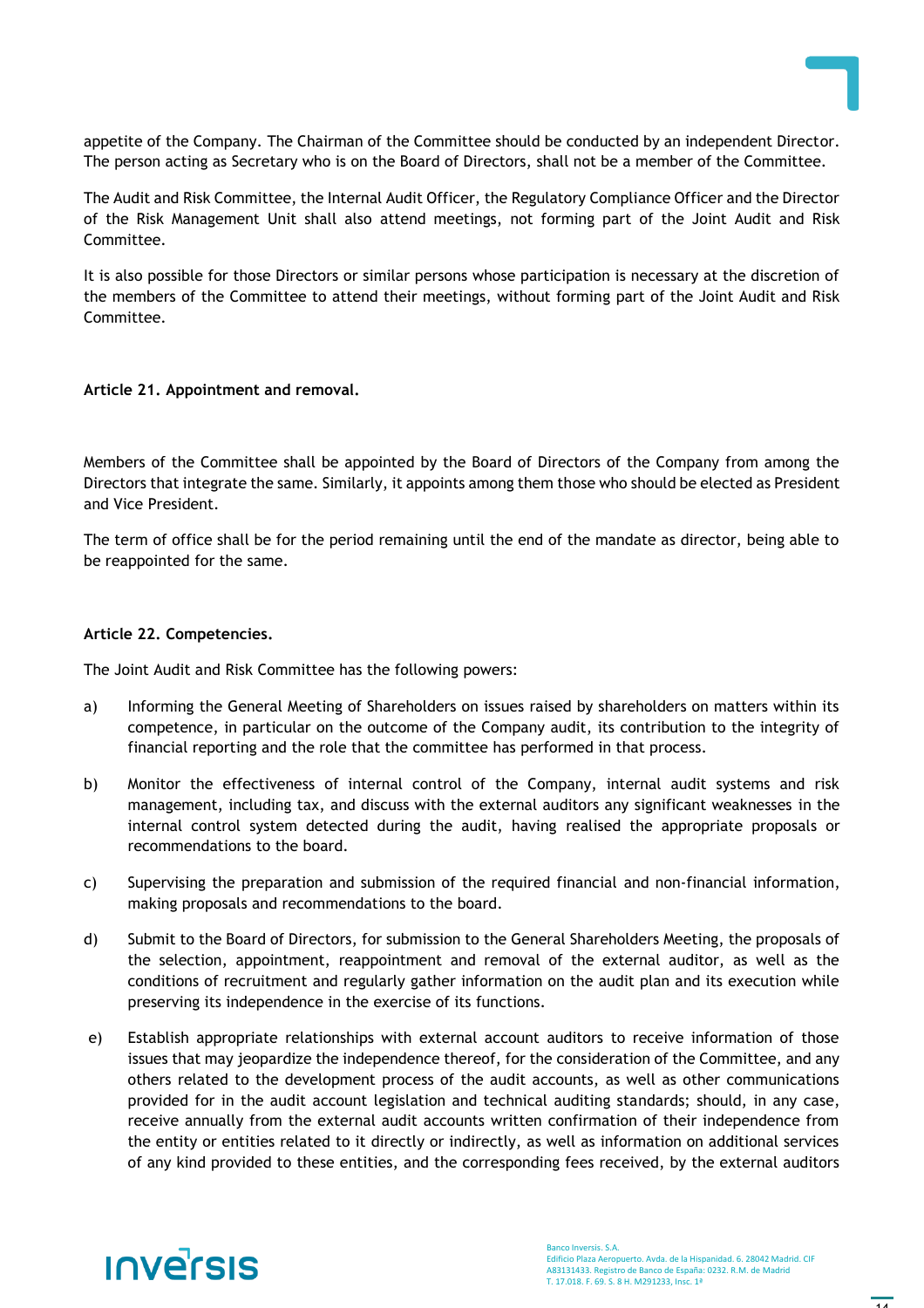

above mentioned or by persons or entities related thereto in accordance with the provisions in the legislation concerning account audits.

- f) Annually issue, prior to the audit report issuance, a report expressing the opinion of the Committee on whether the independence of external auditors is compromised, the report should pronounce itself, in any case, about the additional services referred to in the previous letter.
- g) Report, prior to the board on all matters referred to in the Capital Company Law, the By-laws and the Regulations of the Board and in particular on the financial information that the Company should periodically make public, creation or acquisition of shares in special purpose entities or domiciled in countries or territories considered tax havens and transactions with related parties.
- h) Advise the Board of Directors on the current and future global risk appetite of the entity and its strategy in this area and assist in monitoring the implementation of that strategy.
- i) Ensure that the assets and liabilities pricing policy offered to the clients, take full account of the entity's business model and risk strategy, if not, submitting to the Board of Directors a remedy plan.
- j) To determine, along with the Board of Directors, the nature, quantity, format and frequency of risk information that the Commission and the Board of Directors should receive.
- k) Collaborate for the establishment of rational remuneration policies and practices, therefore, and without prejudice to the Appointments and Remuneration Committee functions, it will examine whether the incentive policy contemplated in the remuneration system takes into account risk, capital, liquidity, and likelihood and profit opportunity.
- l) Monitor the risk management systems effectiveness.
- m) Any others that may be attributed to it by law or by the Board of Directors.

#### **Article 23. Operation.**

The Joint Audit and Risk Committee shall determine the schedule of its regular meetings with the necessary frequency to properly deal with matters concerning their responsibility. In addition, the Committee shall meet whenever its Chairman requires or any of its members, or on behalf of the Board of Directors with a specific agenda.

The call from the Committee shall be communicated at least three days in advance by the Secretary of the Committee to each one of its members by letter, fax or email, and shall include the agenda previously approved by the Chairman of the Committee. For purposes of urgency the Committee may be convened without the provided minimum period, in which case the urgency must be assessed unanimously by all participants at the beginning of the meeting. It shall be set up by the Committee without prior call if all members are present and unanimously agree to hold a session.

The sessions of the Committee shall normally take place at the registered office but may be held at any other determined and stated by the Chairman in the call. The adoption of agreements of the Committee in writing and without a session shall be admissible only when no member of the Committee objects to this procedure.

The Committee may be held in several rooms simultaneously, provided that interactivity and intercommunication between them in real time is ensured by telephone and, therefore, the unity of the

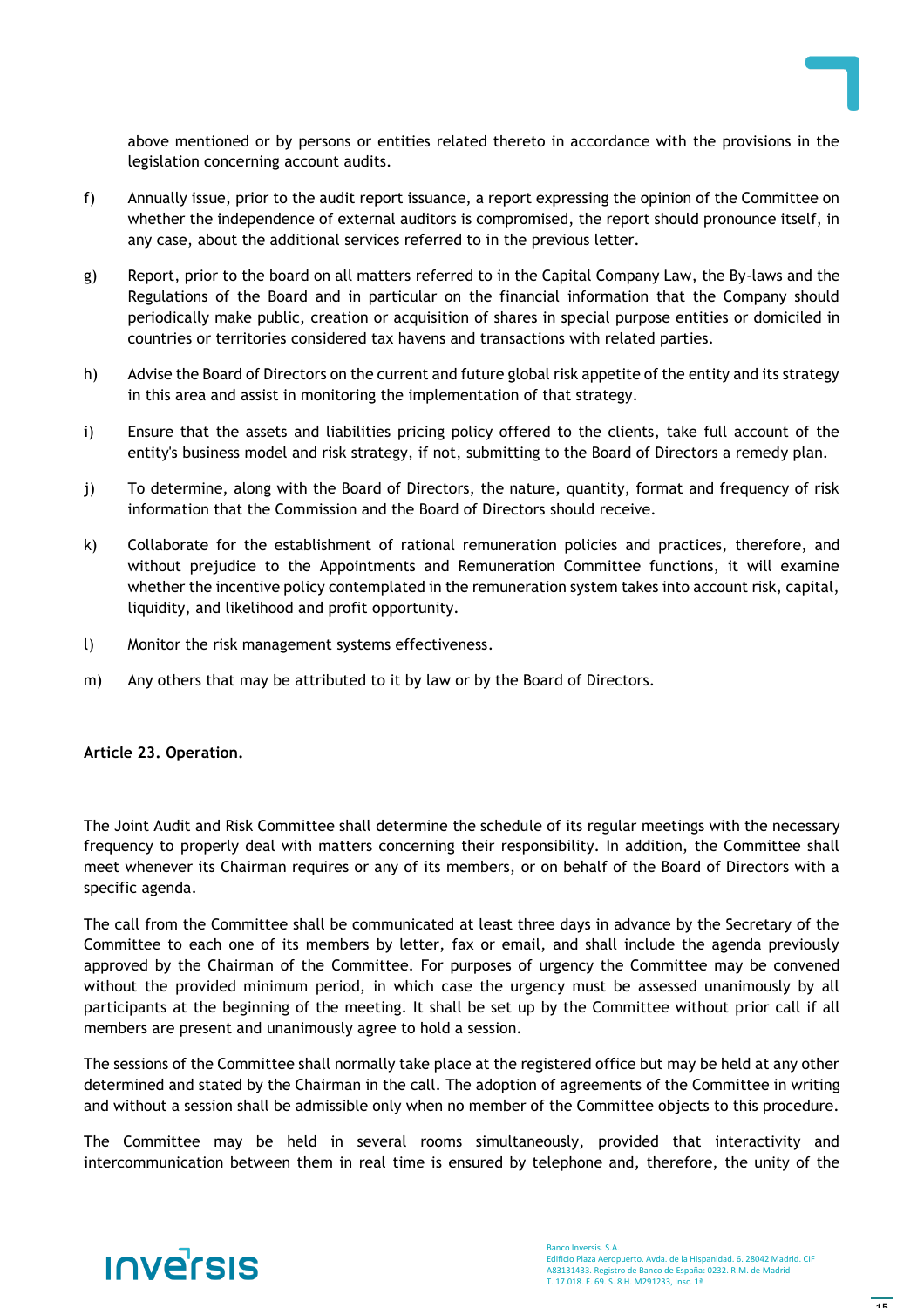

proceedings. In this case, resolutions shall be deemed to be adopted at the place where the majority of the members are located and, in the event of equality, at the registered office.

The validity of the Committee requires that the majority of its members attend the meeting, present or represented. Each member of the Committee may appoint in writing his representation of another member. The resolutions are adopted by the majority of the members, present or represented. In case of a tie, the President shall have the casting vote.

The Secretary of the Committee shall keep minutes of each of the sessions held, which shall be adopted at the same meeting or the immediately following one. Copy of the minutes of the meetings shall be sent to all members of the Board.

# **Chapter VII. APPOINTMENT AND REMUNERATION COMMITTEE**

#### **Article 24. Composition.**

The Appointment and Remuneration Committee shall consist of a minimum of three and a maximum of five Directors, one of whom shall act as Chairman, and may also designate a Vice-Chairman to replace the Chairman in cases of absence. None of the members of the Committee may realise executive functions in the Company, and at least one third of them, and in any case the Chairman, shall be independent Directors. The person acting as Secretary who is on the Board of Directors, shall not be a member of the Committee.

Attendance at meetings of the Appointments and Remuneration Committee may also be attended by those Directors or similar persons whose participation is necessary at the discretion of the members of the Committee.

#### **Article 25. Appointment and removal.**

Members of the Committee shall be appointed by the Board of Directors of the Company from among the Directors that integrate the same. The Council also appoints among them those who should be elected as Chairman and Vice Chairman.

The term of office shall be for the period remaining until the end of the mandate as director, he may be reappointed for the same.

**Article 26. Operation.**

The Appointment and Remuneration Committee shall determine the schedule of its regular meetings as often as necessary to properly deal with matters of its responsibility. In addition, the Committee shall meet whenever its Chairman requires or any of its members, or on behalf of the Board of Directors with a specific agenda.

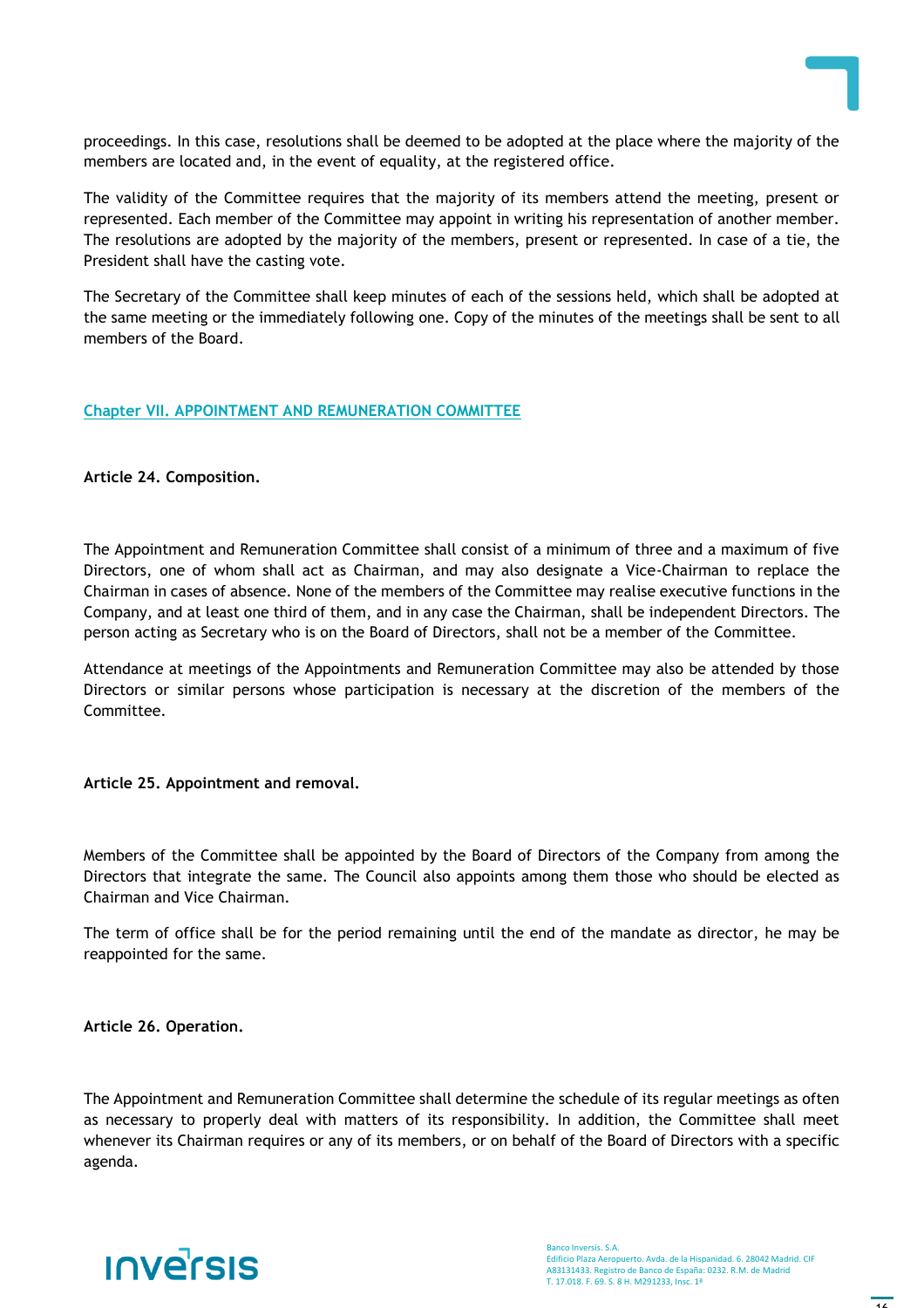

The call from the Committee shall be communicated with at least three days' notice by the Secretary of the Committee to each one of its members by letter, fax or email, and shall include the agenda previously approved by the Chairman of the Committee. For purposes of urgency, the Committee may be convened without the provided minimum period, in which case the urgency must be assessed unanimously by all participants at the beginning of the meeting. It shall be set up by the Committee without prior call if all members are present and unanimously agree to hold a session.

The sessions of the Committee shall normally take place at the registered office but may be held at any other determined and stated by the Chairman in the call. The adoption of agreements of the Committee in writing and without a session shall be admissible only when no member of the Committee objects to this procedure.

The Committee may be held in several rooms simultaneously, provided that interactivity and intercommunication between them in real time is ensured by telephone and, therefore, the unity of the proceedings. In this case, resolutions shall be deemed to be adopted at the place where the majority of the members are located and, in the event of equality, at the registered office.

The validity of the Committee requires that the majority of its members attend the meeting, present or represented. Each member of the Committee may delegate in writing to another member his or her representation. The resolutions are adopted by the majority of the members, present or represented. In case of a tie, the President shall have the casting vote.

The Secretary of the Committee shall keep minutes of each of the sessions held, which shall be adopted at the same meeting or the immediately following one. A copy of the minutes of the meetings will be sent to all members of the Board.

# **Article 27. Competencies.**

The Appointment and Remuneration Committee has the following powers:

- a) Identify and recommend, with a view to approval by the Board of Directors or the General Meeting, candidates for filling vacancies of the Board.
- b) Evaluate the balance of knowledge, skills, diversity and experience of the Board of Directors and prepare a description of the roles and capabilities required for a particular appointment, evaluating the time commitment expected for job performance.
- c) Evaluate periodically, and at least once a year, structure, size, composition and performance of the Board of Directors, making recommendations thereon, regarding possible changes.
- d) Evaluate periodically, and at least once a year, the suitability of several members of the Board of Directors and the latter as a whole and inform the Board accordingly.
- e) Periodically review the policy of the Board of Directors in the selection and appointment of senior management members and may formulate recommendations.
- f) Set a goal of representation for the gender less represented by the Board of Directors and develop guidance on how to increase the number of persons of the under-represented gender in order to achieve that objective.

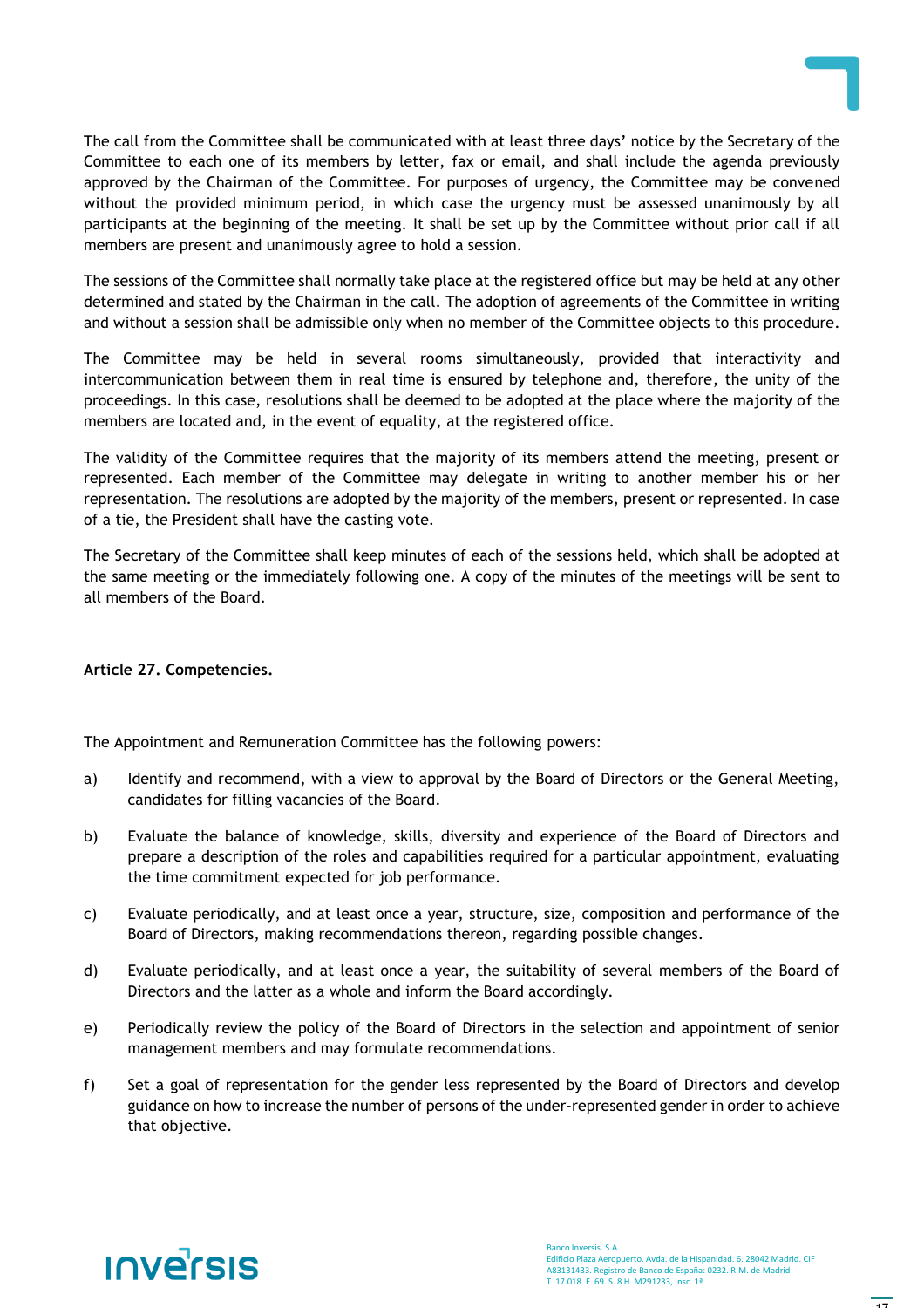

- g) Preparation of decisions regarding remuneration, including those that have implications for risk and risk management of the entity, to be adopted by the Board of Directors, and in particular to inform the general policy of remuneration of the Board members and managing directors or similar, as well as individual remuneration and other contractual conditions of the members of the Board of Directors who perform executive functions, to ensure their compliance. In preparing the decisions, the Committee shall take into account the long-term interests of shareholders, investors and other stakeholders in the Entity as well as public interest.
- h) Contribute to the attraction and retention of talent.
- i) To analyze and propose to the Board the appointment of the Chief Executive Officer and to study and report on the appointment of the members of the Management Committee proposed by the Chief Executive Officer.
- j) To study and report on the plans and actions related to the cultural transformation carried out by the Company.
- k) Any others that may be attributed by law or by the Board of Directors.

# **Chapter VIII. TRANSFORMATION COMMITTEE**

# **Article 28.- Composition.**

The Transformation Committee shall consist of a minimum of three and a maximum of five Directors and at least one third of them shall be Independent Directors. A Chairman shall be appointed from among the members, and a Vice-Chairman may also be appointed to replace the Chairman in the latter's absence. None of the members of the Committee may realise executive functions in the Company. The person acting as Secretary who is on the Board of Directors, shall not be a member of the Committee.

Meetings of the Committee may also be attended by those Directors or similar persons whose participation is necessary at the discretion of the members of the Committee.

# **Article 29.- Appointment and removal.**

Members of the Committee shall be appointed by the Board of Directors of the Company from among the Directors that integrate the same. The Council also appoints among them those who should be elected as Chairman and Vice Chairman.

The term of office shall be for the period remaining until the end of the mandate as director, he may be reappointed for the same.

# **Article 30.- Operation.**

The Transformation Committee shall determine the schedule of its regular meetings as often as necessary to properly deal with matters of its responsibility. In addition, the Committee shall meet whenever its Chairman requires or any of its members, or on behalf of the Board of Directors with a specific agenda.

The call from the Committee shall be communicated with at least three (3) days' notice by the Secretary of the Committee to each one of its members by letter, fax or email, and shall include the agenda previously

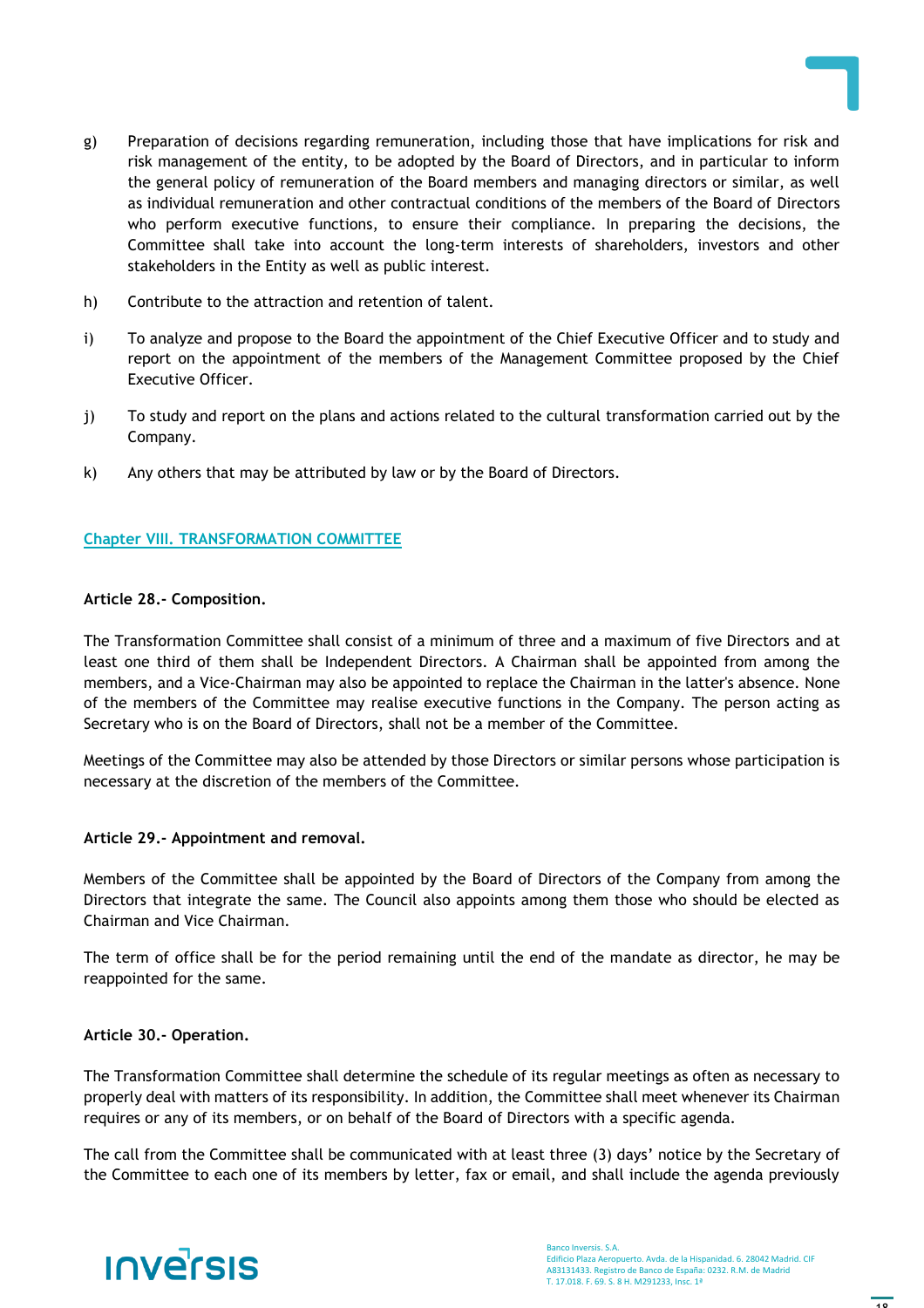approved by the Chairman of the Committee. For purposes of urgency, the Committee may be convened without the provided minimum period, in which case the urgency must be assessed unanimously by all participants at the beginning of the meeting. It shall be set up by the Committee without prior call if all members are present and unanimously agree to hold a session.

The sessions of the Committee shall normally take place at the registered office but may be held at any other determined and stated by the Chairman in the call. The adoption of agreements of the Committee in writing and without a session shall be admissible only when no member of the Committee objects to this procedure.

The Committee may be held in several rooms simultaneously, provided that interactivity and intercommunication between them in real time is ensured by telephone and, therefore, the unity of the proceedings. In this case, resolutions shall be deemed to be adopted at the place where the majority of the members are located and, in the event of equality, at the registered office.

The validity of the Committee requires that the majority of its members attend the meeting, present or represented. Each member of the Committee may delegate in writing to another member his or her representation. The resolutions are adopted by the majority of the members, present or represented. In case of a tie, the President shall have the casting vote.

The Secretary of the Committee shall keep minutes of each of the sessions held, which shall be adopted at the same meeting or the immediately following one. A copy of the minutes of the meetings will be sent to all members of the Board.

# **Article 31.- Competencies.**

The purpose of the Committee is to assist the Board of Directors in fulfilling its oversight responsibilities with respect to matters related to technology in the Company's activities and to advise the Board of Directors on matters related to transformation plans, as well as the adaptation of the Company's capabilities and processes to ensure excellence, leadership and competitiveness.

The Transformation Committee has the following competencies:

- a) To study and report on the plans and actions related to technological transformation and innovation carried out by the Company.
- b) To study and report on the plans and procedures adopted by the executive area to monitor technological transformation.
- c) Receive information, as often as required, from the Chief Technology Officer on the activities carried out by the same in relation to technological transformation, as well as on any incidents that may arise, and from other executives responsible for areas impacted by technological transformation.
- d) Receive information, as appropriate, on the metrics established by the Company for the management and control in the area of technological transformation; including the evolution of the developments and investments that the Company carries out in this area, as well as their impact on the business.